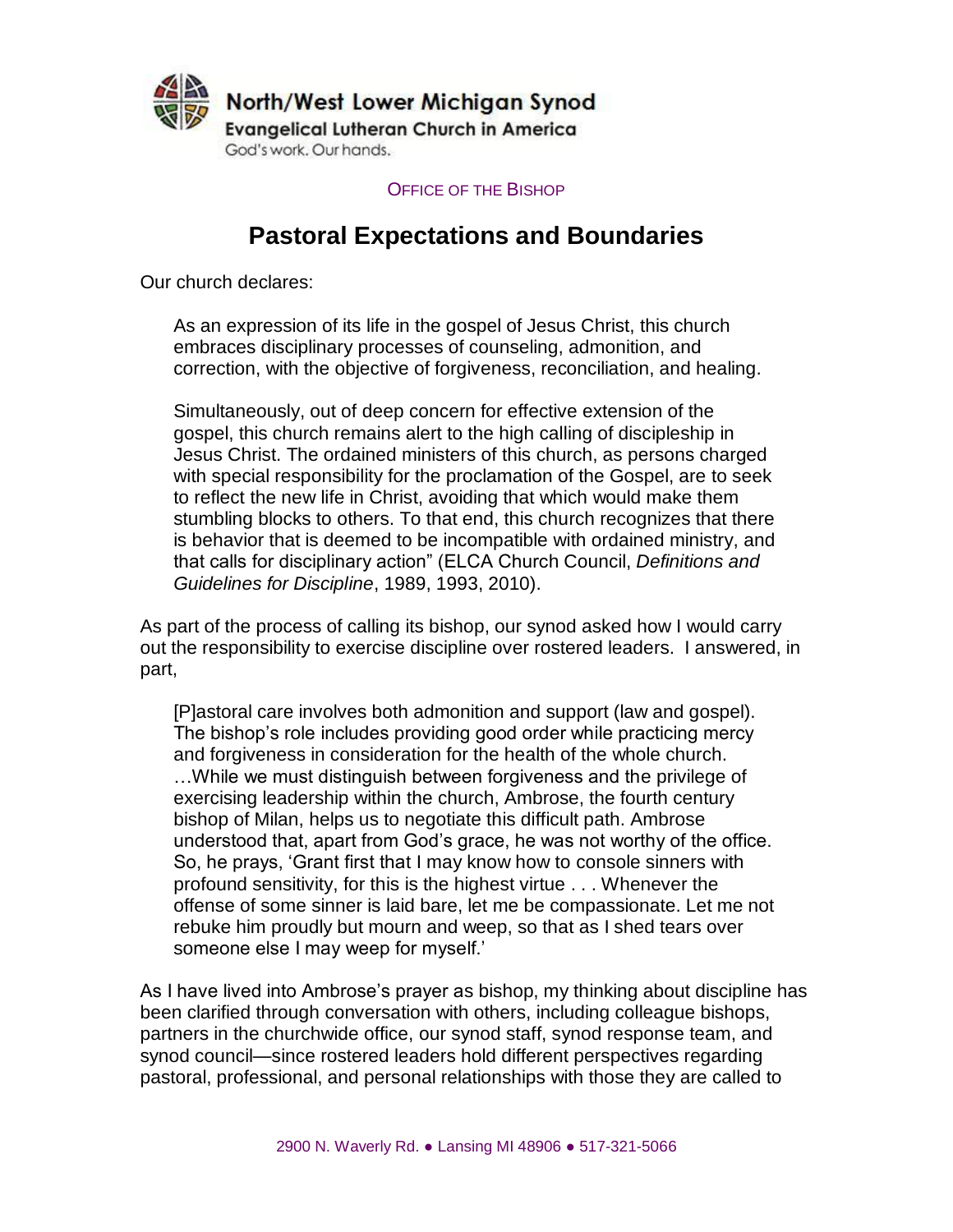serve. In those conversations, I have been encouraged to make my guiding principles more explicit.

"Pastoral Expectations and Boundaries," which I developed in collaboration with colleague bishops, our synod staff, and our synod response team, aims at sharing those guiding principles more broadly. I hope it will help to clarify how rostered leaders should approach different situations and relationships by outlining pastoral expectations and boundaries. I expect that all rostered leaders will read and conform to this document. In the event of a conflict or allegation, I will utilize this document as a guideline for determining appropriate behavior.

I consider this an exposition and not a replacement of *Vision and Expectations*, the ELCA's statement on expectations of rostered leaders. This exposition is certainly not exhaustive, or binding on me in terms of the discretion afforded synodical bishops in their responsibility to exercise discipline. I reserve the right to learn and grow, to deviate as needed to address specific situations on an individual basis considering all the circumstances, and to amend this exposition as experience and circumstances lead me to deem appropriate.

The church entrusts much of the work of interpreting *Vision and Expectations* to synodical bishops. Those who teach boundaries say the best guidance is to be in conversation with your bishop. Do not let your bishop be surprised, and it is always better for your bishop to hear from you than about you. This document makes clear that it in no way replaces those important pastoral conversations.

With my continuing prayers,

The Rev. Craig Alan Satterlee, Ph.D., Bishop Easter Monday 6 April 2015

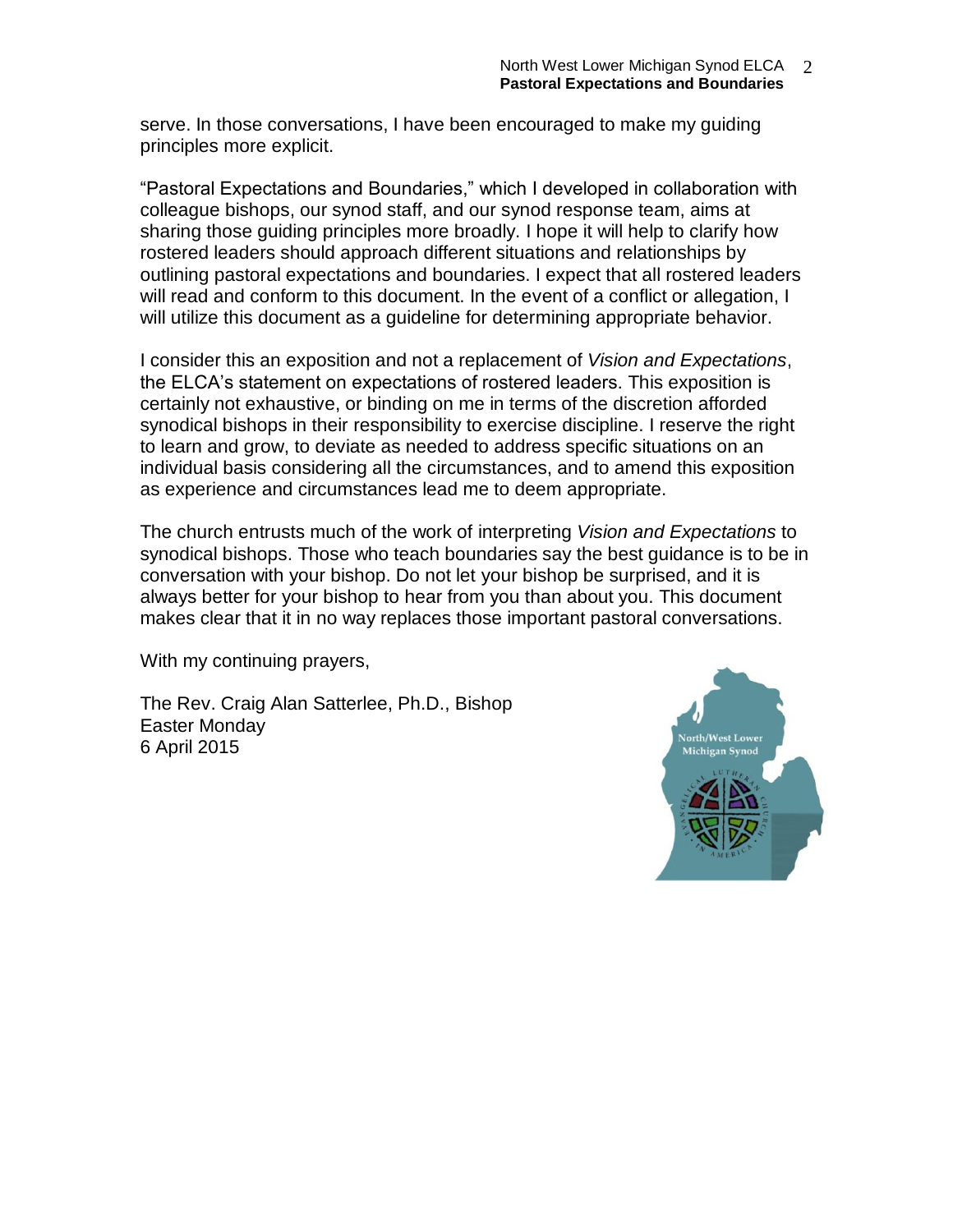#### I **Expectations**

a) **Rostered leaders will conduct their ministry in harmony with the constitutions of the congregation or calling agency, North/West Lower Michigan Synod, and ELCA, the Letter of Call, and** *Vision and Expectations***.**

Rostered leaders face many different and complicated situations, often of a personal nature. In order to remain professional and appropriate, it is necessary for rostered leaders to conduct themselves in harmony with the documents that govern the rostered ministries of the church. Rostered leaders in the North West Lower Michigan Synod will:

- Provide spiritual guidance and teaching for congregants, congregational staff, and members of the community.
- Treat staff and congregants with dignity and respect.
- Uphold integrity through honest communication.
- Nurture their personal religious life through prayer, meditation, study, and the use of the means of grace.
- Maintain healthy boundaries with congregants by nurturing relationships with family and/or friends with whom they do not serve as a religious leader.
- Refrain from making sexual advances and engaging in sexual relationships with people other than one's spouse, and from sexually harassing congregants, whether or not the leader and/or congregant is married (this may include unwelcome or unsolicited sexual advances, requests for sexual favors, and other physical or verbal conduct of a sexual nature).
- Be accountable to an identified supervisor or group of peers that conducts regular performance reviews, seeking input from the members of the congregation.
- Be accountable to their synodical bishop and inform him or her of any personal situations that might impact their ministry.
- Maintain pastoral confidentiality; do not disclose private information about congregants.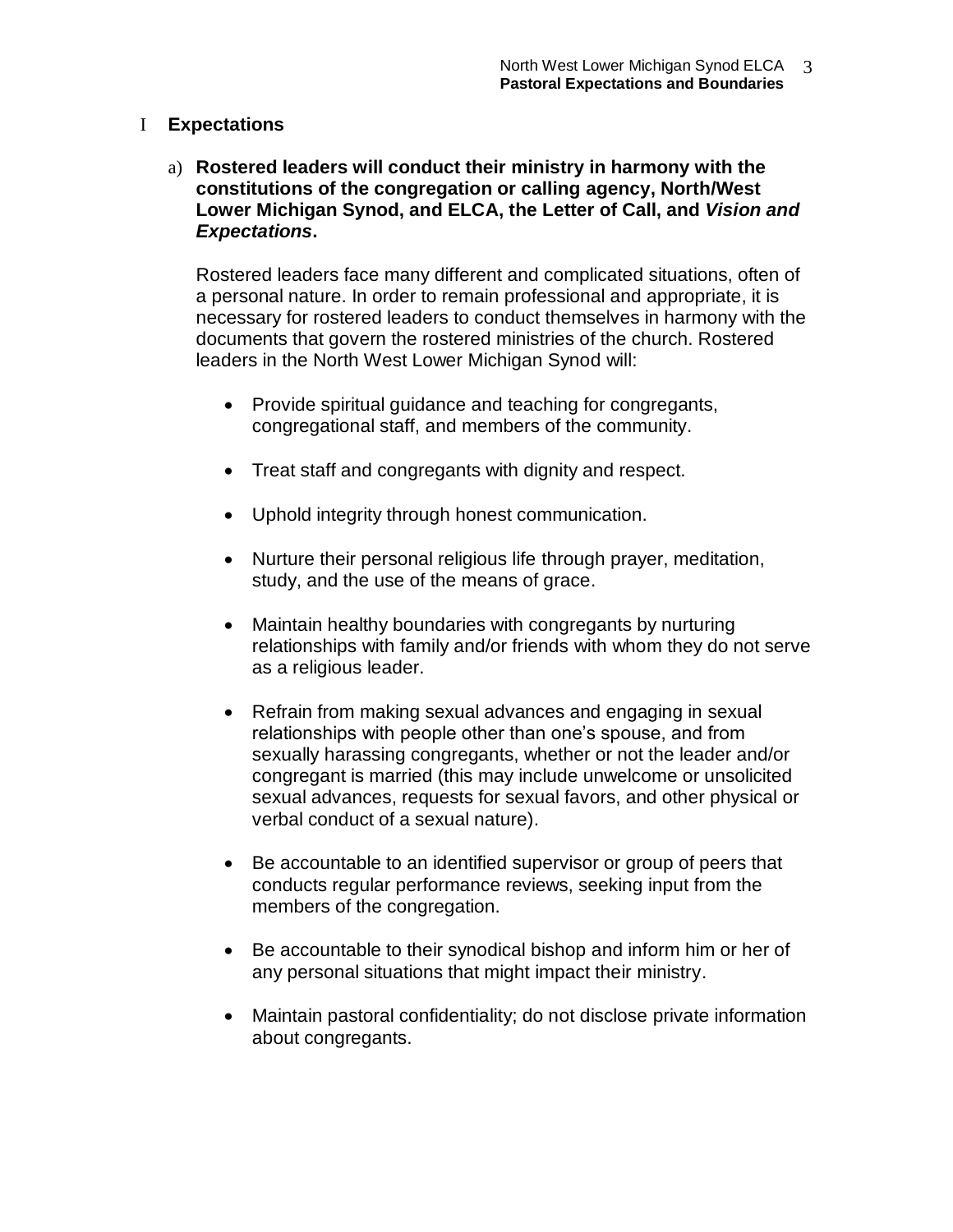- Recognize the power dynamic in their role with congregants and use that power to promote the well being of those they serve and never for personal ends.
- Limit their professional role to pastor and/or teacher to avoid dual relationships and inappropriate boundaries with congregants.
- Provide time-limited pastoral care during times of crisis and avoid entering into long-term counseling relationships with congregants.
- Provide referrals to community agencies and professionals for congregants who need mental health or social services.

## b) **Pastoral Care**

Rostered leaders are required to provide pastoral care to the congregation to whom they are called. It is imperative that rostered leaders provide care for all congregants in a timely fashion. If a leader is unable to provide pastoral care for a congregant, that leader should ask for the assistance of another rostered leader. It is inappropriate for a rostered leader to provide pastoral care for a spouse, child or parent. The rostered leader has a responsibility to facilitate the identification of a pastor for those members of his or her family.

## c) **Collegiality and Synodical Involvement**

As a synod, we aim to support pastors and foster professional relationships. It is therefore crucial that rostered leaders in our synod help foster and maintain the community by being involved with their conference's meetings and retreats, participating in Synod Assemblies and events, completing the annual Rostered Leader Report to the Bishop, and reaching out in collegiality to other rostered leaders in the synod and other denominations.

## d) **Regular Use of the Means of Grace**

Rostered leaders are expected to maintain an ongoing relationship with a pastor with whom the bishop can partner in caring for and ministering to them. Rostered leaders are to ensure that their family members (spouse or partner, children, parents) have a pastor other than themselves. This is someone from whom the rostered leader and family can hear the gospel and with whom they can make regular use of the means of grace, including confessing their sins and receiving God's forgiveness. The rostered leader's pastor and family members' pastor need not be the same person.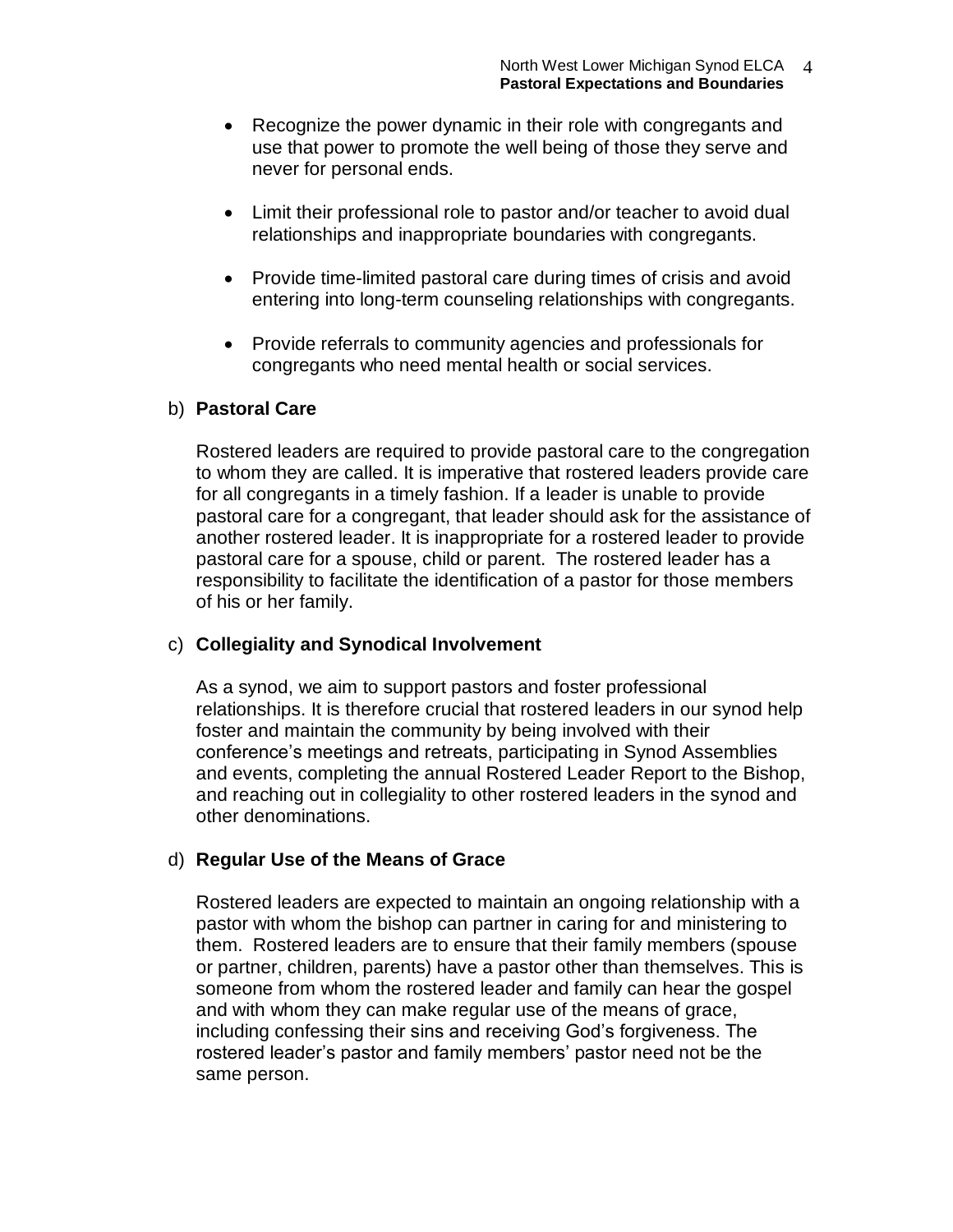#### e) **Self-Care**

- i) Rostered leaders are strongly encouraged to take at least the equivalent of one full day off per week and full vacation time as given.
- ii) Rostered leaders will strive to live a healthy lifestyle in terms of maintaining committed familial relationships, proper nutrition, exercise, and time for recreation.
- iii) Rostered Leaders will seek counseling and/or medical care when there is evidence of physical or mental illness, substance abuse, eating disorders, addictive behaviors, or relational problems.
	- (1) As defined in *Definitions and Guidelines for Discipline*, "Any addictive behavior that impairs the ability of an ordained minister to perform effectively the duties of the office or the misuse of alcohol, drugs, medications, sex, gambling, or pornography is incompatible with the office of pastoral ministry. The approach of this church to such a problem may be to insist upon effective treatment or to initiate immediate discipline. Refusal to accept treatment or failure to abide by the terms of such treatment is conduct incompatible with the character of the ministerial office" (Evangelical Lutheran Church in America, 5).
	- (2) Rostered leaders will inform and consult with the bishop so that the bishop can facilitate and assist in obtaining appropriate counseling and/or medical care and in ensuring the congregation being served receives continued pastoral care.

## f) **Continuing Education**

As leaders in the church, rostered leaders are expected to continue to learn and adapt to the changing world by taking courses, and participating in study groups and other educational opportunities. The ELCA requires 50 hours of continuing education per year, and therefore rostered leaders in the North/West Lower Michigan Synod are expected to complete their required hours of continuing education each year.

## g) **Boundaries Training**

Understanding and maintaining boundaries is an important part of working with others. It is expected that rostered leaders will participate in boundaries training every three years.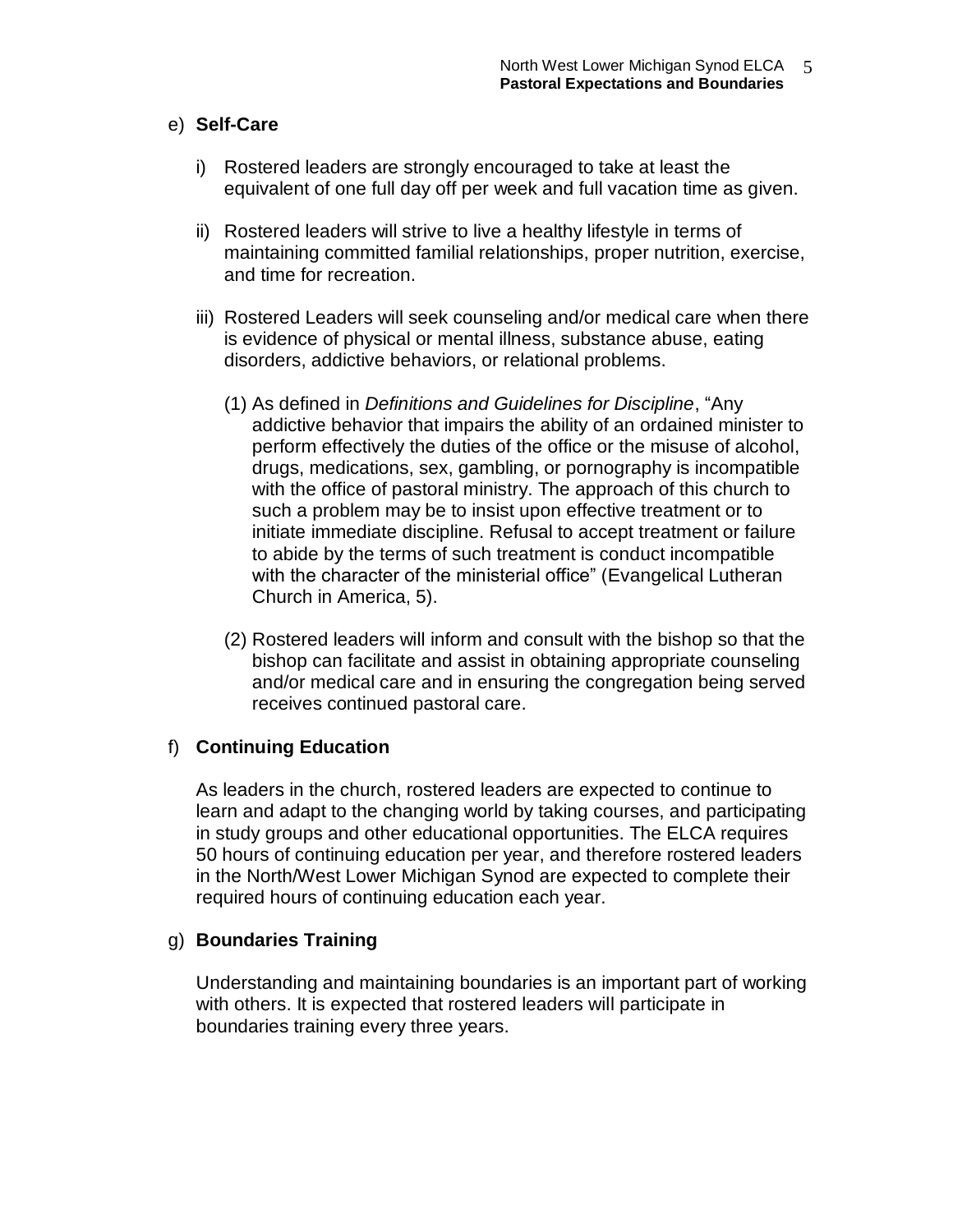## h) **Anti-Racism Training**

Since racism is such a prevailing influence on our church and culture, it is expected that rostered leaders will avail themselves of opportunities to participate periodically in anti-racism training.

#### II **Boundaries**

#### a) **Relationships**

## i) **Staff**

- (1) Rostered leaders should treat their ministry partners and staff professionally and with respect, and in team ministry situations, foster team building.
- (2) In team ministry situations, rostered leaders will be mindful of the roles and responsibilities defined by the Letter of Call and other supporting documents. If boundaries are crossed, the rostered leader will seek the clarification of the job description and the resolution of any areas of difficulty.
- (3) In situations where another pastor, rostered leader, or lay leader acts in a way that undermines the rostered leader's ministry or position, the rostered leader will speak privately with the leader. If they are unable to resolve the issue, the rostered leader will seek the advice and counsel of the Bishop.

## ii) **Congregational Council, Executive Committee, and Congregants**

- (1) "The call of a congregation, when accepted by a pastor, shall constitute a continuing mutual relationship and commitment…" (\*C9.05). Rostered leaders are partners with the congregational council and its executive committee in leading the congregation, and with members of the congregation in proclaiming the gospel and participating in Christ's mission in the world. Rostered leaders should treat these ministry partners professionally and with respect, and foster team building.
- (2) When a conflict arises with the congregational council, executive committee, or a member of the congregation, rostered leaders will strive to model reconciliation and repentance following Matthew 18:15–17.
- (3) If the conflict cannot be resolved, the rostered leader will seek the guidance and assistance of the synodical bishop.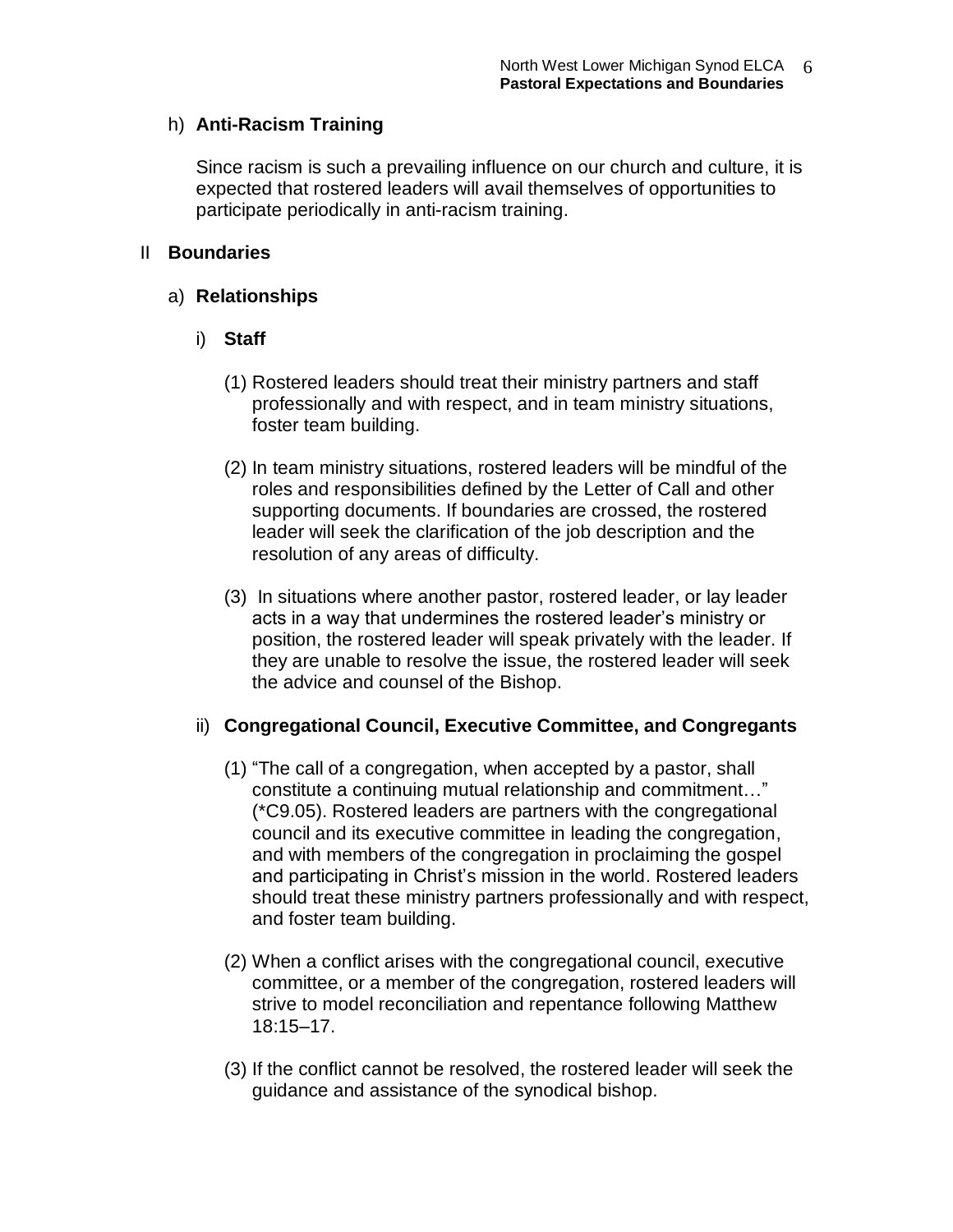## iii) **Romantic Relationships**

- (1) In matters of sexuality, rostered leaders should conduct themselves with honor and integrity, respecting the vows of marriage and the call of *Vision and Expectations* to be "chaste."
- (2) Rostered leaders (whether single or divorced) will not become involved romantically with members of the congregation to which they are called and people with whom they have a pastoral or supervisory relationship.
- (3) Rostered Leaders who are single or divorced and wish to marry or enter into a publicly accountable, lifelong, monogamous, samegender relationship, and rostered leaders who are married or in a publicly accountable, lifelong, monogamous, same-gender relationship and desire to separate or divorce, will seek the counsel and guidance of the synodical bishop and appropriately implement such guidance and counsel.
- (4) No form of sexual harassment or abuse will be tolerated.

# iv) **Congregations**

# (1) **Former Congregations**

- (a) Pastoral authority within the congregation or institution comes from the Letter of Call. Upon retirement or resignation from a call, the rostered leader relinquishes their authority and therefore must discontinue the functions of the pastoral office in the congregation, unless specifically authorized to do so.
- (b) If asked by a congregational leader, a member, relative of a member, or friend of a member of a former congregation or institution to perform duties of pastoral care functions, such as baptisms, weddings, funerals, hospital visits, home visits, or any other ministry recognized as "pastoral care" provided by a Minister of Word and Sacrament or a Minister of Word and Service, the former rostered minister shall respond with compassionate concern while respectfully declining the invitation.
	- **(i)** The former pastor or deacon may refer the inquiry to the called pastor or deacon (rostered lay minister) of the congregation or designated interim/supply pastor, serving as the primary minister of Word and Sacrament in the congregation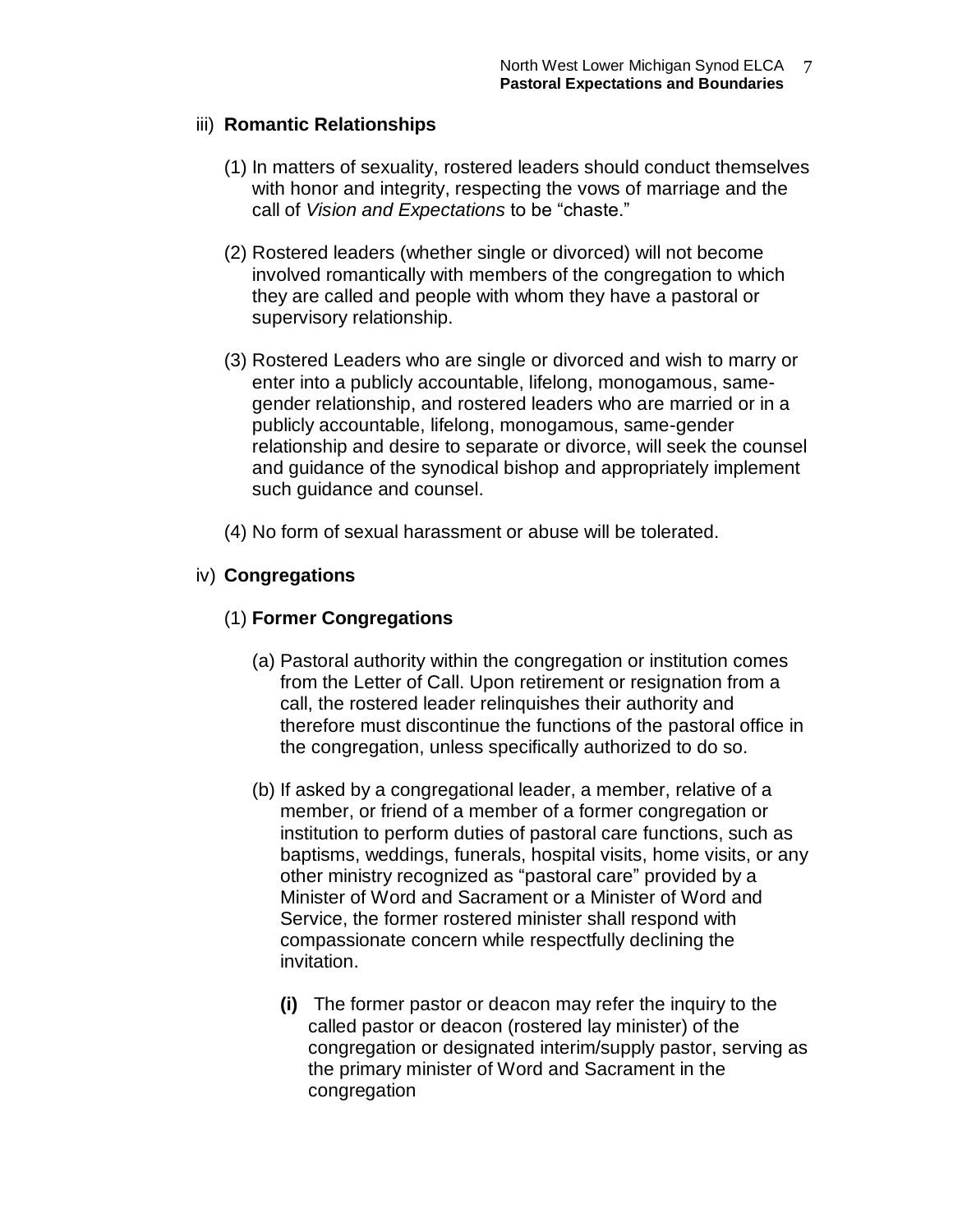- (ii) In the event that there is no called pastor, deacon, or designated supply/interim pastor, the inquiry shall be referred first to the primary lay leader of the congregation (i.e. Congregation Council President) who will seek guidance from the synod bishop.
- (iii) An exception to the above guidelines would be limited to occasions when the request originates with the currently called pastor or deacon or, in the absence of a called pastor or deacon, the synodical bishop.
- (c) In situations where the rostered leader wishes to continue a personal friendship with a member of the former congregation, the rostered leader will inform the current pastor of the relationship and be mindful of not undermining the current pastor.

#### (d) **Retirement**

- (i) A minister of Word and Sacrament who has been granted retired status shall retain that roster status until (1) the minister is no longer on the roster of Ministers of Word and Sacrament, (2) the minister accepts a call, or (3) the Synod Council revokes retired status upon recommendation of the synod bishop. Such revocation of a minister's retired status may occur only upon a two-thirds vote of the Synod Council, present and voting at a legally called and conducted meeting. The Synod Council shall engage in a regular, periodic examination of all ministers of Word and Sacrament on the retired roster such that each and every retired minister's status is reviewed at least once during a threeyear cycle (O*n Ordained Ministers: Manual of Policies for the Management of the Rosters, p.36)*.
- **(ii)** In cases of retirement, the rostered leader should follow the ELCA guidelines, which state, "a retired pastor should not remain a member of the congregation served at the time of retirement. Transferring one's membership to another congregation allows the successor pastor to assume pastoral leadership more readily. It also provides an opportunity for the retired to enter fully into the life of a different congregation with clarity about the pastor's retired role" (*On Ordained Ministers: Manual of Policies for the Management of the Rosters, p. 16-A)*.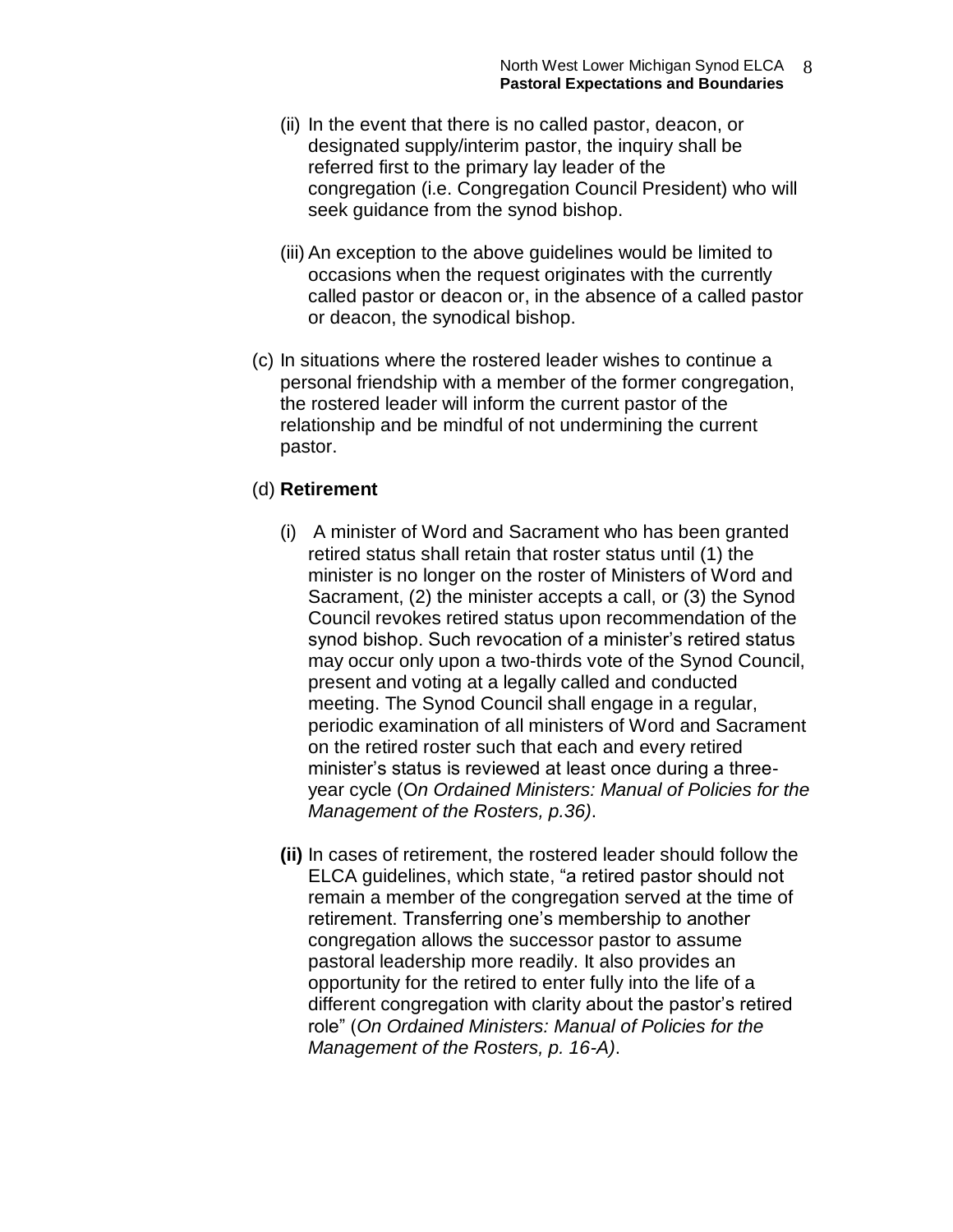#### (e) **Pastoral Ethics: Pastors and Rostered Leaders Relating to Previously Served Parishes Adopted by the Synod Council of the North/West Lower Michigan Synod September 2012.**

- (i) When a pastor accepts a call to a congregation, a sacred covenant is established between that pastor and the people of God in that place. In order that the ministry might be strong and effective, it is important for that relationship to be strengthened and nurtured until God calls that pastor to another sector of ministry. When a pastor resigns or retires that covenant ends. How does a pastor relate appropriately to members of congregations where one has previously served? The following best practices give guidance to healthy faithful practices that have positive rather than negative impact with the congregation.
- (ii) When the pastor accepts another call:
	- 1. It is the responsibility of the former pastor to decline invitations to conduct pastoral acts in any former parish. It is important that the burden of such decisions does not fall back to the pastor who currently holds that call. As professional people, we commit ourselves to act responsibly in these matters. For the sake of the church and the ongoing ministry of the congregation, "Do to others as you would have them do to you." When we do that, our relating to members of previous parishes can be used by God to build up the body of Christ.
	- 2. It is the responsibility of the former pastor to be supportive of the successor, even when that is difficult to do. The responsibility for the success of the current pastor is also part of the former pastor's responsibility. If it is not possible to be supportive of that pastor's ministry, it is extremely important to cut off contact with members of that congregation, in order not to become a hindrance to its ministry.
	- 3. While the above statements are addressed to pastors, spouses of pastors must consider the same factors, and also respect the recommendations made above. Spouses share a pastoral identity and, as a result, can become hindrances as easily as a pastor can.
- (iii) When the pastor retires: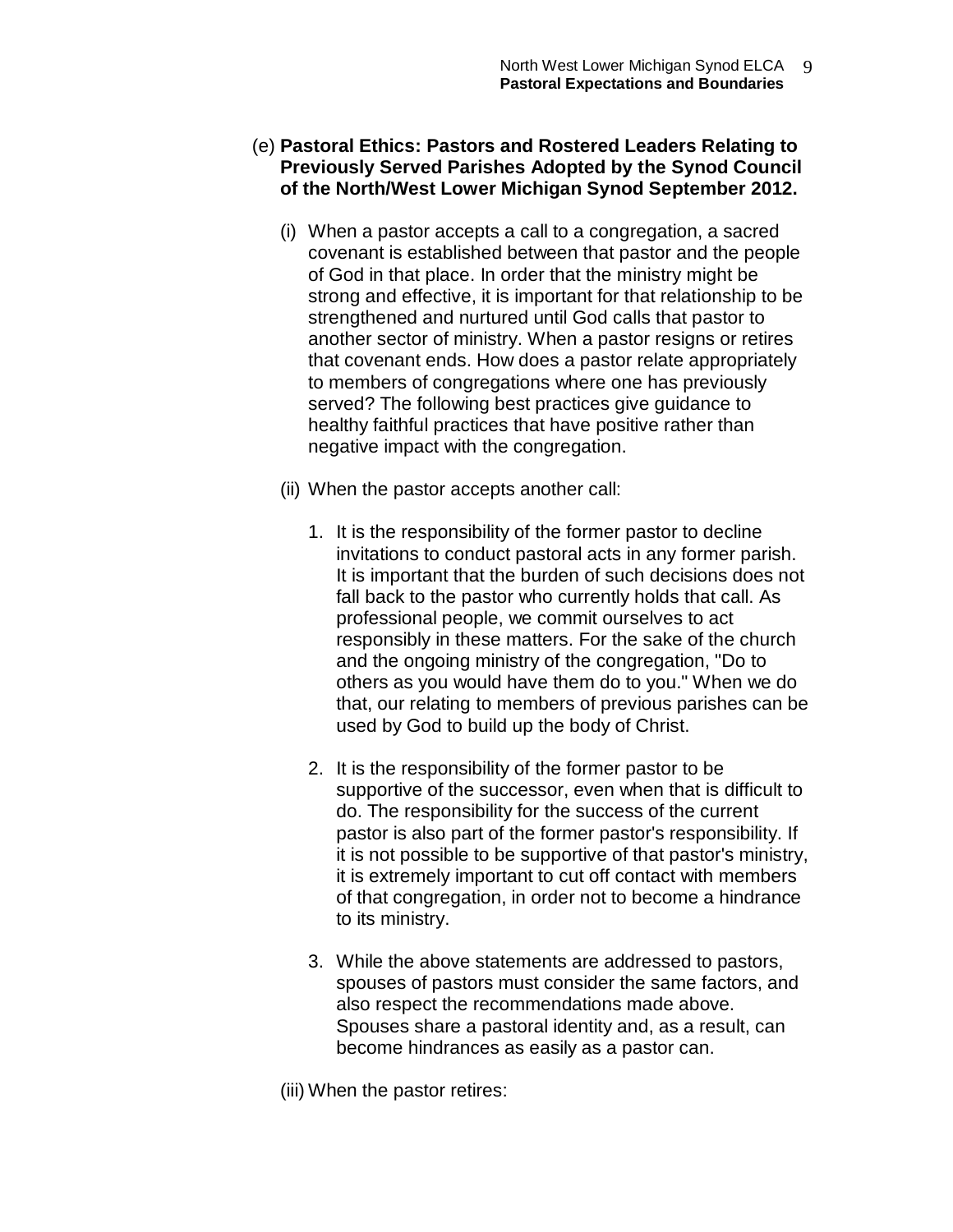- 1. Meet with the bishop well in advance to discuss your decision.
- 2. Whenever possible, plan retirement so that you will not be retiring in the parish where you have served as pastor.
- 3. If considering remaining in the same community, or moving to a former community, please consult with the Bishop before any firm decisions are made. A covenant will be written in conversation with the bishop, the congregation and the rostered leader.
- 4. Consider retirement as a "call to the ministry of the baptized." Retirement does not mean being uninvolved as an active church member; it means to be involved in ministry as we have encouraged members to be involved throughout our ministries. Belonging to the same congregation that one served as pastor may not allow the former pastor to function actively without creating problems for the congregation, which now has a covenant with a new pastor. Therefore, if there is any other ELCA congregation within commuting distance, transfer.
- 5. If you decide to live where you have served as a pastor, recognize that this may become the focus of difficulty in that setting. As you prepare to leave, declare the new relationship to members of the congregation. Visit in depth with the new pastor who has been called to the parish, so the pastor can be assured that your presence will not be a hindrance, and that you will do everything possible to be of support and help. Ongoing communication within the pastorate is absolutely essential. "Do to others as you would want them to do to you" is the guiding principle.
- 6. It is the responsibility of the former pastor to decline invitations to conduct pastoral acts in any former parish. It is important that you say "no," rather than, "I'll come if the current pastor says okay."
- 7. While the above statements are addressed to pastors, spouses of pastors must consider the same factors, and also respect the above recommendations. Spouses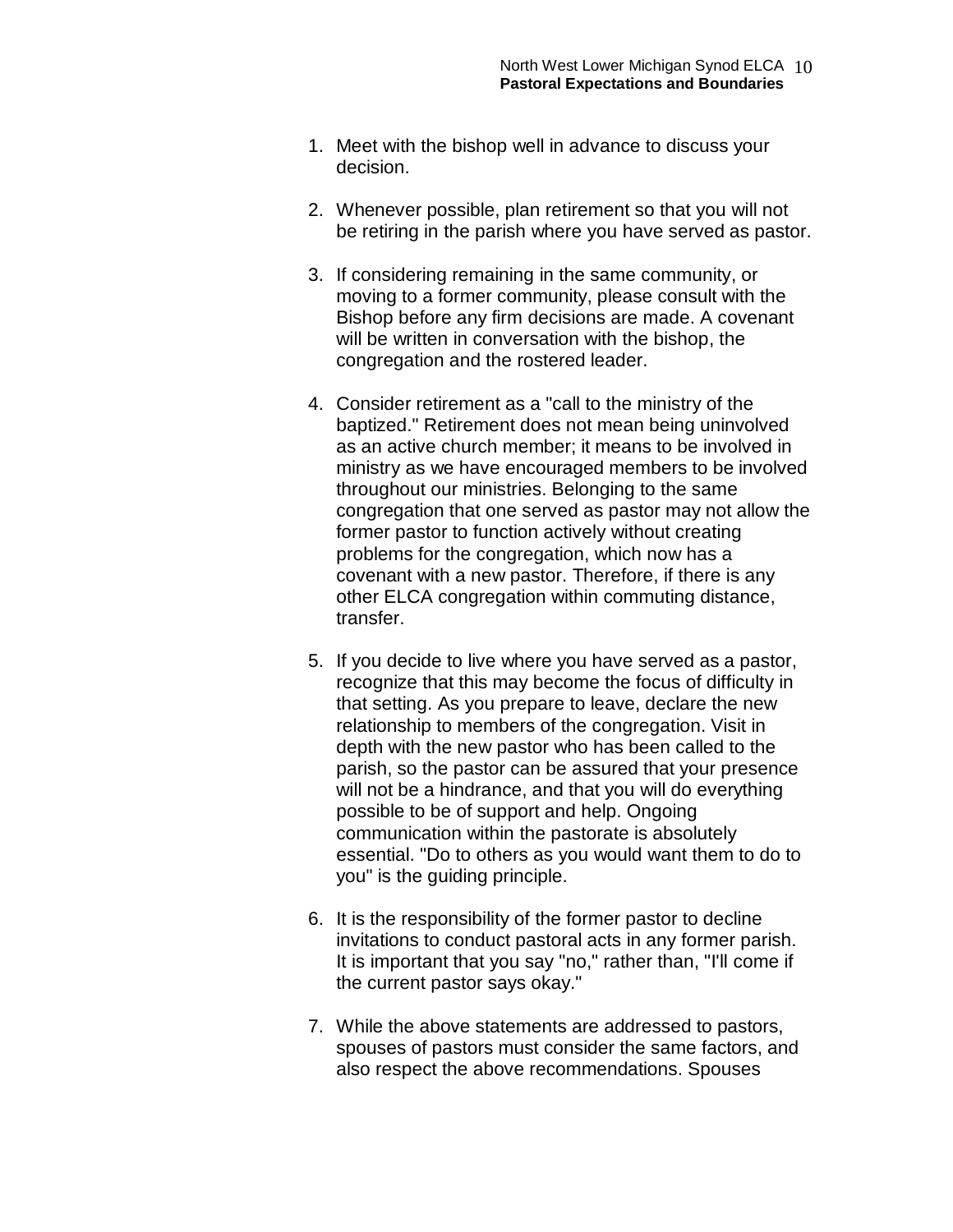share a pastoral identity and, as a result, can become hindrances as easily as a pastor can.

- (iv)It is the responsibility as a former pastor to be supportive of your successor, even when that is difficult to do. If it is not possible to be supportive of the pastor's ministry, it is extremely important that you remove yourself from that congregation, in order to not become a hindrance to its ministry.
- **(v)** This guideline on pastoral ethics is shared for the sake of the Church and the ongoing ministry of the congregation, to enable us to act wisely in difficult circumstances. It is provided to help rostered leaders and congregations understand S14.14 of the Synod Constitution: S14.14 Ordained ministers shall respect the integrity of the ministry of congregations which they do not serve and shall not exercise ministerial functions therein unless invited to do so by the pastor, or if there is no duly called pastor, then by the interim pastor in consultation with the Congregation Council.

#### (2) **Congregations where a member but not on staff**

- (a) In situations where the rostered leader disagrees with the called pastor's position on an issue within the congregation, the rostered leader will speak privately to the called pastor.
- (b) If approached by members who disagree with the called pastor, the rostered leader will respectfully decline to participate in extended conversations, and will refer them to the called pastor or other appropriate person.

#### (3) **Congregations not affiliated with the ELCA**

- (a) Rostered leaders are to refrain from functioning in a pastoral role with congregations that are not in a full communion partnership with the ELCA.
	- **(i)** According to the bylaws of the ELCA, "ordained ministers on the roster of the Evangelical Lutheran Church in America must accept and adhere to this church's Confession of Faith, as well as abide by this church's standards and policies for ordained ministers." Among such policies is the provision that "an ordained minister [synodically authorized ministers as well] who serves a group schismatic from this church or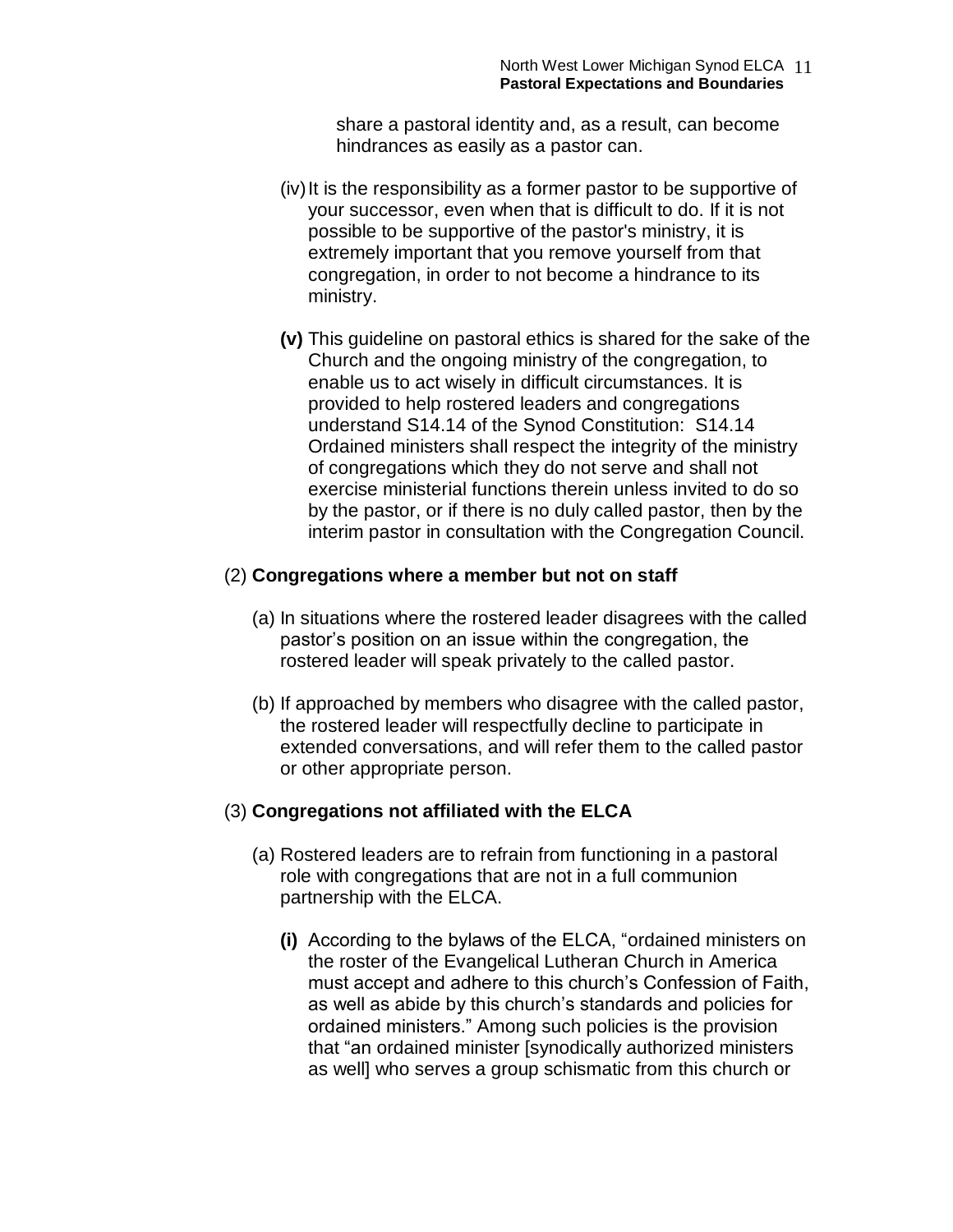from a congregation thereof shall cease to be a member of this church" and will be removed from the roster.

- (b) In the event that rostered leaders are invited to provide pastoral ministry to congregations not affiliated with the ELCA, and rostered leaders are inclined to accept that invitation:
	- (i) Rostered leaders will consult with the bishop who is the chief ecumenical officer of the synod and receive the bishop's prior written authorization. In carrying out this pastoral ministry, rostered leaders will appropriately implement the bishop's guidance and counsel.
	- (ii) In a true emergency, when there is insufficient time to consult the bishop and receive prior written authorization, rostered leaders will report to the bishop the circumstances and the pastoral ministry provided in a timely manner (e.g., three (3) days).
	- (iii) Rostered leaders will monitor their pastoral ministry with congregations not affiliated with the ELCA so as to avoid the perception of dual rostering or engaging in schismatic behavior (e.g., no more than 5-6 times per year).
	- (iv)Rostered leaders will not deride ELCA congregations, the North/West Lower Michigan Synod or ELCA when conducting pastoral ministry in congregations not affiliated with the ELCA.
	- (v) Though they may seem pastoral and expedient, rostered leaders will not engage in preaching and/or sacramental practices inconsistent with Chapters 2 and 3 of this church's constitution, the Lutheran Confessions, and *The Use of the Means of Grace* (e.g., consecrating the elements apart from worship or without a Christian assembly present and receiving Holy Communion; reservation of preconsecrated elements for later distribution as part of a congregation's regular worship).

## b) **Social Media**

i) The extensive reach of social networks is attractive and has enticed many faith communities and spiritual leaders to establish a virtual presence as a ministerial resource. For many, the social networks and the World Wide Web are exciting new tools for ministry. While these tools offer access to fertile grounds and present exciting opportunities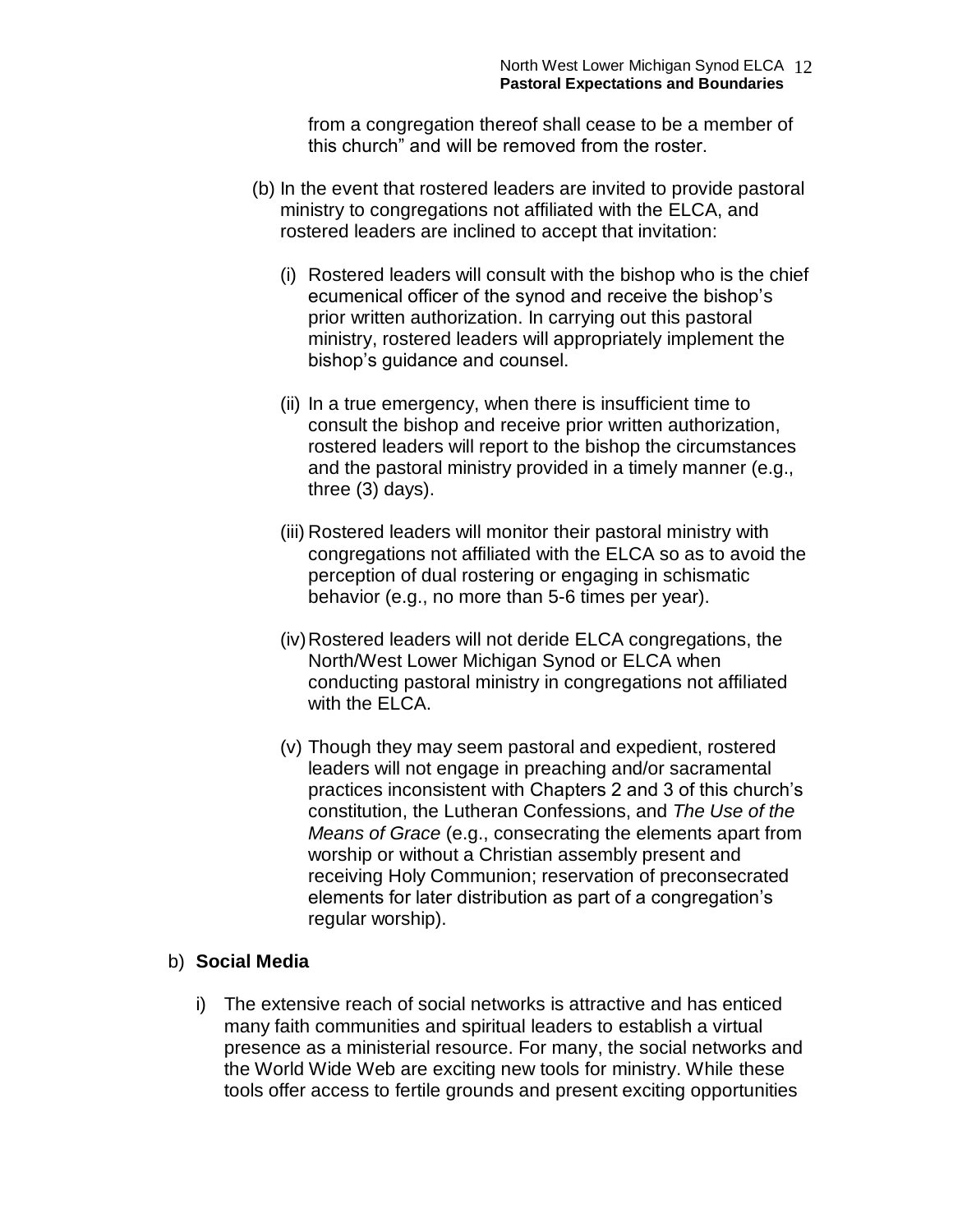for ministry, they are equally fertile grounds for ethical and boundary violations, both intentional and unintentional, by spiritual leaders and by those with whom they share the space. Like most tools, they are in and of themselves neutral and as such, have the potential for good or harm.

- ii) Rostered leaders should enter and participate in this arena having engaged in conversation—including conversation with congregational leaders—that explores critical questions of how to use social media tools wisely in ways that preserve rostered leaders' sacred trust.
- iii) Rostered leaders are accountable for what they post and receive, whether via text, email, or social media.
	- (1) Rostered leaders understand that email, web surfing, and texting on devices or using access provided by the congregation is accessible to the congregational leaders and rostered leaders should act accordingly.
	- (2) Rostered leaders will engage social media with an attentiveness and concern for young people and children.
	- (3) Rostered leaders will act in ways that recognize that social media is neither private nor confidential.
- iv) Rostered leaders will not use social media as their primary means of self-care, counseling, and support.
- v) Rostered leaders should monitor the amount of time they spend on social media and designate times when they turn their devices off.

#### c) **Finances**

- i) Rostered Leaders are expected to be fiscally responsible and faithful stewards of time, talents, and possessions.
- ii) In financial matters, rostered leaders will conduct themselves with transparency and in accordance with the ELCA policies of handling of money.
- iii) Rostered leaders will not use their office for personal financial gain.

## **Adapted From:**

ELCA, *Vision and Expectations*.